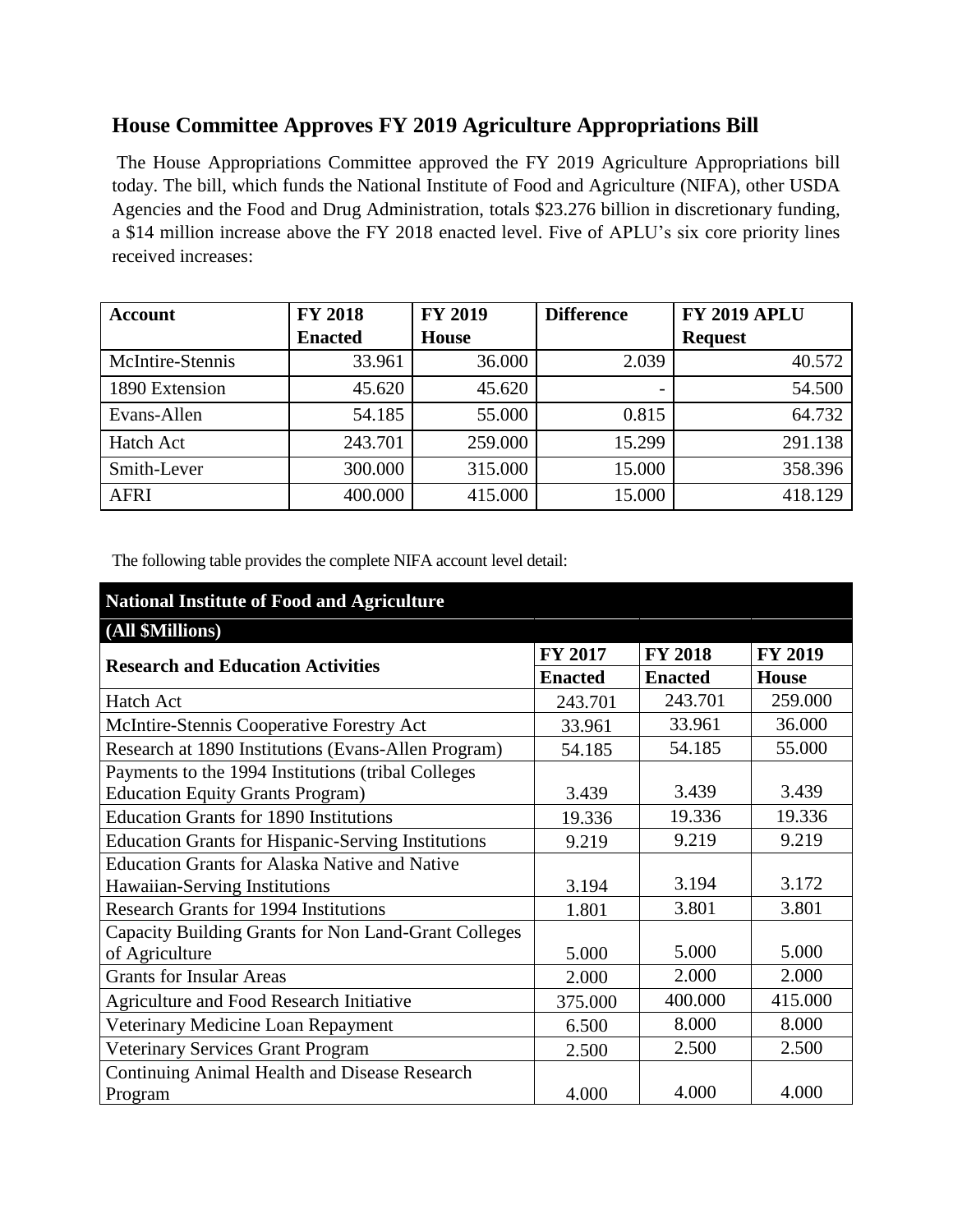| Supplemental and Alternative Crops                    | 0.825          | 0.825          | 0.825          |
|-------------------------------------------------------|----------------|----------------|----------------|
| Multicultural Scholars, Graduate Fellowship and       |                |                |                |
| <b>Institution Challenge Grants</b>                   | 9.000          | 9.000          | 9.000          |
| Secondary and 2-year Post-Secondary Education         | 0.900          | 0.900          | 0.900          |
| <b>Aquaculture Centers</b>                            | 4.000          | 5.000          | 5.000          |
| Sustainable Agriculture Research and Education        | 27.000         | 35.000         | 30.000         |
| Farm Business Management                              | 1.450          | 2.000          | 2.000          |
| <b>Sun Grant Program</b>                              | 3.000          | 3.000          | 3.000          |
| Alfalfa and Forage Research Program                   | 2.250          | 2.250          | 2.250          |
| Minor Crop Pest Management (IR-4)                     | 11.913         | 11.913         | 11.913         |
| <b>Special Research Grants</b>                        |                |                |                |
| Global Change/UV Monitoring                           | 1.405          | 1.405          | 1.400          |
| Potato Research                                       | 2.250          | 2.500          | 2.500          |
| <b>Aquaculture Research</b>                           | 1.350          | 1.350          | 1.350          |
| Necessary Expenses of Research & Education Activities |                |                |                |
| <b>Grants Management Systems</b>                      | 7.830          | 7.830          | 7.830          |
| GSA Rent and DHS Security Expenses                    | 5.960          | 0.000          |                |
| Federal Administration - Other Necessary Expenses     | 6.549          | 11.862         | 11.577         |
| <b>Subtotal</b>                                       | 849.518        | 887.171        | 915.012        |
|                                                       |                |                |                |
|                                                       |                |                |                |
|                                                       |                |                |                |
|                                                       | FY 2017        | <b>FY 2018</b> | <b>FY 2019</b> |
| <b>Extension Activities</b>                           | <b>Enacted</b> | <b>Enacted</b> | <b>House</b>   |
| Smith-Lever Act, Sections 3(b) and (c) programs and   |                |                |                |
| Cooperative Extension                                 | 300.000        | 300.000        | 315.000        |
| <b>Extension Services at 1890 Institutions</b>        | 45.620         | 45.620         | 45.620         |
| <b>Extension Services at 1994 Institutions</b>        | 4.446          | 6.446          | 6.446          |
| Facility Improvements at 1890 Institutions            | 19.730         | 19.730         | 19.730         |
| Renewable Resources Extension Act                     | 4.060          | 4.060          | 4.060          |
| Rural Health and Safety Education Programs            | 3.000          | 3.000          | 3.000          |
| Food Animal Residue Avoidance Database Program        | 1.250          | 2.500          | 2.500          |
| Women and Minorities in STEM Fields                   | 0.400          | 0.400          | 0.400          |
| Food Safety Outreach Program                          | 5.000          | 7.000          | 5.000          |
| Smith-Lever Act, Section 3(d) programs:               |                |                |                |
| Food and Nutrition Education (EFNEP)                  | 67.934         | 67.934         | 67.934         |
| Farm Safety and Youth Farm Safety Education           |                |                |                |
| Programs                                              | 4.610          | 4.610          | 4.610          |
| New Technologies for Agriculture Extension            | 1.550          | 1.550          | 1.550          |
| Children, Youth, and Families at Risk                 | 8.395          | 8.395          | 8.395          |
| Federally Recognized Tribes Extension Program         | 3.039          | 3.039          | 3.039          |
| Necessary Expenses of Extension Activities            |                |                |                |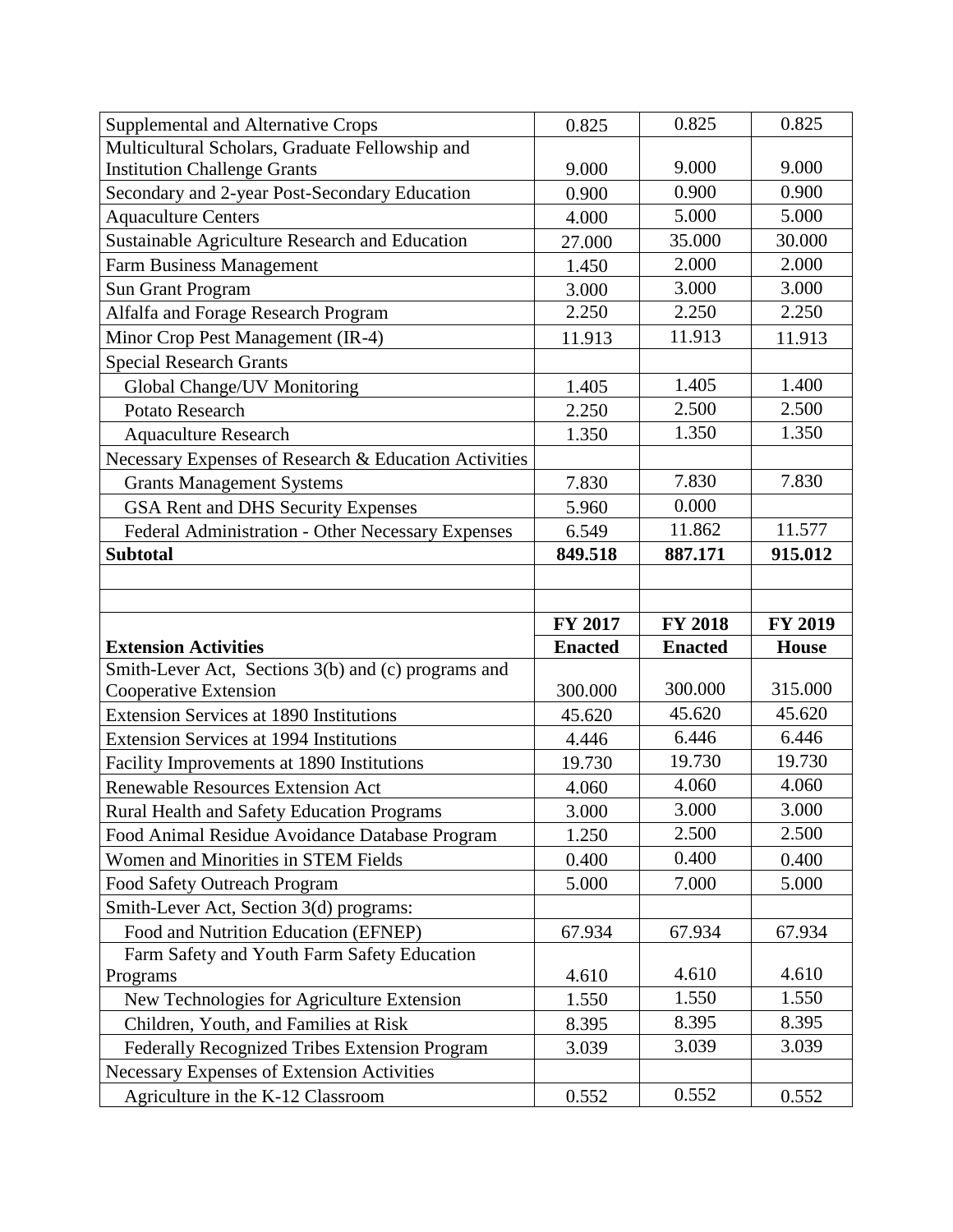|                                                   | 1362.909       | 1407.800       | 1446.638       |
|---------------------------------------------------|----------------|----------------|----------------|
| <b>Total NIFA</b>                                 | <b>Enacted</b> | <b>Enacted</b> | <b>House</b>   |
|                                                   | FY 2017        | <b>FY 2018</b> | <b>FY 2019</b> |
|                                                   |                |                |                |
|                                                   |                |                |                |
| <b>Subtotal</b>                                   | 36.000         | 37.000         | 36.000         |
| Crop Protection / Pest Management Program         | 20.000         | 20.000         | 20.000         |
| Food and Agriculture Defense Initiative           | 8.000          | 8.000          | 8.000          |
| <b>Regional Rural Development Centers</b>         | 2.000          | 2.000          | 2.000          |
| <b>Organic Transition Program</b>                 | 4.000          | 5.000          | 4.000          |
| <b>Methyl Bromide Transition Program</b>          | 2.000          | 2.000          | 2.000          |
| <b>Integrated Activities</b>                      | <b>Enacted</b> | <b>Enacted</b> | <b>House</b>   |
|                                                   | <b>FY 2017</b> | <b>FY 2018</b> | <b>FY 2019</b> |
|                                                   |                |                |                |
| <b>Subtotal</b>                                   | 477.391        | 483.626        | 495.626        |
| <b>Federal Administration - Pay Costs</b>         | 0.000          |                |                |
| Federal Administration - Eliminated New Hires     | 0.000          |                |                |
| for Ext. Activities                               | 7.805          | 7.790          | 7.790          |
| Federal Administration - Other Necessary Expenses |                |                |                |

### **Report Language Highlights**

- *NIFA Program Authorities and Consolidation Report*. —The Committee notes that the FY18 Consolidated Appropriations Act and report contains fifty appropriated lines covering the entirety of the agricultural research, education and extension realm. In addition, NIFA administers the Specialty Crop Research Initiative and Beginning Farmers and Ranchers Program. The Committee is concerned that some of these programs are duplicative or can be executed under the broad authorities of the Agriculture and Food Research Initiative, Evans-Allen Program, 1890's Extension, and Hatch and Smith-Lever Acts. In addition, the Committee notes that USDA's annual budget submission routinely proposes the elimination of many of the smaller NIFA programs. Accordingly, the Committee directs NIFA to provide a report by September 30, 2019 that details the authority under which each funded NIFA program is administered and whether that program (its goals or priorities), or the challenges each program is intended to address, can be achieved under the authorities of the Agriculture and Food Research Initiative, Evans-Allen Program, 1890's Extension, and Hatch and Smith-Lever Acts or other appropriate programs.
- *Rural Health and Safety Education Programs. —*The opioid abuse epidemic is one of the greatest threats facing rural America today, and the Committee supports all efforts to address this problem through improved health and safety education and outreach. The